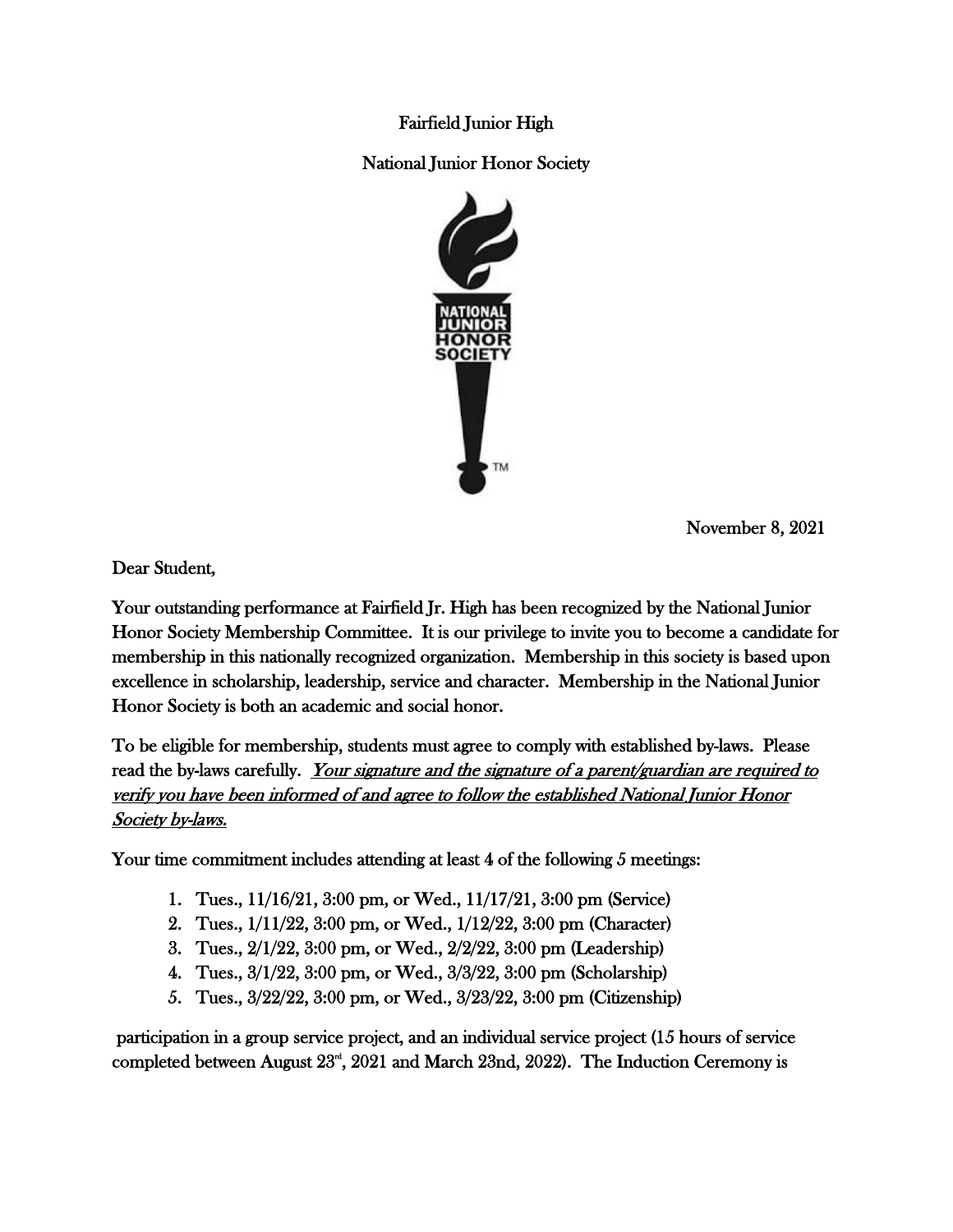tentatively scheduled for Wednesday, April 20, 2022 at 6 p.m. for those who meet the by-law requirements.

## By-laws:

- 1. Candidates for membership must maintain a CUMULATIVE 3.75 GPA for 1<sup>\*</sup>,  $2<sup>nd</sup>$ , and  $3<sup>rd</sup>$ terms.
- 2. Candidates receiving an N or a U in citizenship will be excluded from membership.
- $3.$  Failure to attend at least 4 of the 5 scheduled meetings will result in not being inducted into NJHS.
- 4. ALL MEETINGS WILL BE HELD IN MRS. WOODBURY'S ROOM (142). Candidates will to attend EITHER a Tuesday OR a Wednesday meeting for at least 4 of the 5 scheduled meetings (listed above).
- 5. Candidates will participate in a group service project that will be completed by Friday, March 25, 2022. \*\*See flyer for details
- 6. Candidates will participate in an individual service project(s) with a minimum of 15 hours (completed between August 23, 2021 and March 25, 2022).
- 7. Candidates must get a letter of recommendation from any non-relative who knows them well (teacher, scout/religious leader, neighbor, coach, employer, etc.). Letters need to be returned to Mrs. Woodbury or Mrs. Mertlich in sealed envelopes with author's signature written over the seal. Must be returned by Friday, March 25, 2022.
- 8. Any candidate found cheating, plagiarizing, violating the citizenship rules of the school, having truancies, or breaking the law will be subject to dismissal and/or not allowed to be inducted in the spring.
- 9. Annual dues of \$15.00 must be paid in the office between March  $21^*$  and March  $25^{\text{th}}$ , 2022. \*\*PLEASE do not pay dues until after third term grades have posted.
- 10. Officers of the society will include: President, Vice President, and Secretary. We will vote for our officers in February. Officers must commit to attending and facilitating the Induction Ceremony in April.
- 11. Candidates for NJHS membership must return the signed permission slips AND copy of their 1<sup>\*</sup> term grades and citizenship (report card) to Mrs. Woodbury or Mrs. Mertlich by Friday, December  $10^{\circ}$ , 2021 at 3 p.m. No late paperwork will be accepted. \*\*The remaining paperwork is due by Friday, March 25, 2022 at 2 p.m. (this includes third term report card verifying GPA and citizenship, letter of recommendation, receipt for \$10.00 dues, and record of individual service hours). Paperwork may be turned in EARLY but will not be accepted after Friday, March 25, 2022 at 2 p.m.
- 12. Candidates who fulfill all requirements will be inducted into the National Junior Honor Society during an evening induction ceremony tentatively scheduled on Tuesday, April 19,  $2022$  at 6 p.m. \*\**tentative date* \*\*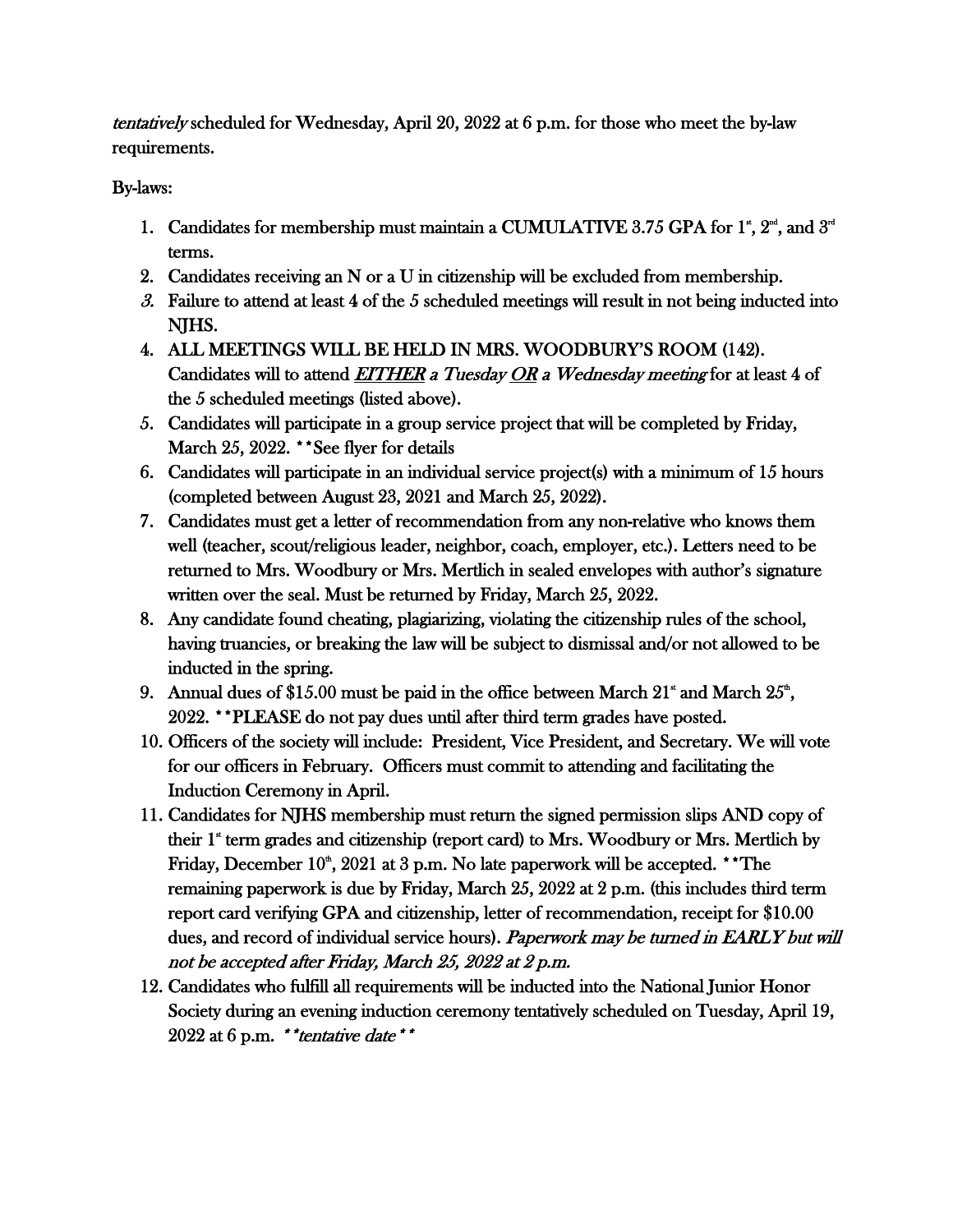I have received the invitation letter for National Junior Honor Society. I understand and accept the by-laws to become a candidate for membership. I have attached a copy of my  $1^*$  term report card showing my grades (GPA) and citizenship to this permission slip.

\*\*Due to Mrs. Woodbury (basket in the Main Office) or Mrs. Mertlich (Counseling Center) by Friday, December 10, 2022 at 3 p.m.

Student's Name Student's Signature

**\_\_\_\_\_\_\_\_\_\_\_\_\_\_\_\_\_\_\_\_\_\_\_\_\_\_\_\_\_\_\_\_\_\_\_\_\_\_\_\_\_\_\_\_\_ \_\_\_\_\_\_\_\_\_\_\_\_\_\_\_\_\_\_\_\_\_\_\_\_\_\_\_\_\_\_\_\_\_\_\_\_\_\_\_\_\_\_\_\_\_\_\_\_\_\_\_**

**\_\_\_\_\_\_\_\_\_\_\_\_\_\_\_\_\_\_ \_\_\_\_\_\_\_\_\_\_\_\_\_\_\_\_\_\_\_\_\_\_\_\_\_\_\_\_\_\_\_\_\_\_\_\_\_\_\_\_\_\_\_\_\_\_\_\_\_\_\_\_**

Grade Parent/Guardian's Signature